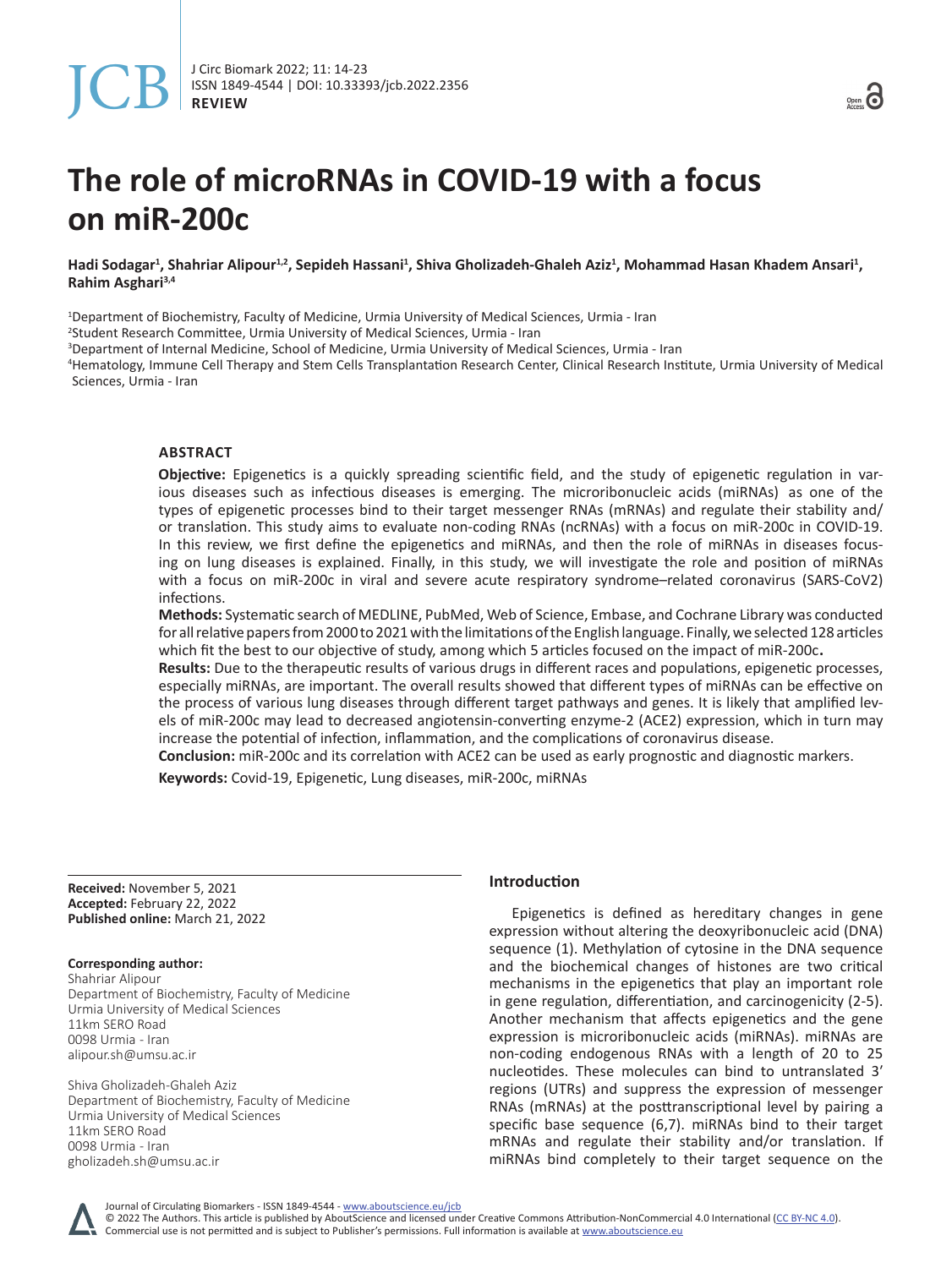mRNA, they can lead to degradation; but in case of binding incorrectly, translational suppression of their target genes occurs by a mechanism that has not yet been fully understood (8). Each miRNA is predicted to have multiple gene targets and each mRNA may be regulated by more than one miRNA (9,10). The miRNAs play a vital role in many important biological processes, including cell proliferation (11), growth (12), differentiation (13), apoptosis (14), metabolism (15), aging (16), signal transduction (17), and viral infections (18). It is estimated that about one-third of genes and their pathways are regulated and controlled by miRNAs. Briefly, miRNAs have a remarkable effect on the genomic and epigenetic mechanisms (19,20).

# **The role of miRNAs in diseases focusing on lung diseases**

The miRNAs involve in the development, progression, prognosis, diagnosis, and evaluation of therapeutic response in human diseases (21). In recent years, altered expression of the miRNAs has been identified in many human cancers (22),

cardiac hypertrophy and failure (23), metabolic disorders (24), immune system–related diseases, and inflammation (9). Also, the miRNAs have been studied in lung homeostasis, functional development, and various pulmonary diseases including asthma, chronic obstructive pulmonary disease (COPD), cystic fibrosis (CF), idiopathic pulmonary fibrosis (IPF), and lung cancer (25) (Tab. I).

In recent years, an increasing amount of research has shown the impact of miRNAs in the progress of pulmonary diseases (43). Our knowledge of the role of miRNAs in lung diseases has developed step by step. The role of miRNAs in the unique pulmonary cells is thought to be essential in understanding the mechanism of lung function and disease pathogenesis (25). More recently, many studies have begun to report the effects of miRNA transfer via extracellular vesicles. In lung diseases, this transfer was indicated to be facilitated via the intercellular communication between many types of cells in the respiratory system including endothelial cells (44), bronchial epithelial cells (45), mesenchymal stem cells, and others (46).

| <b>Disease</b> | miRNA         | Gene target        | <b>Expression</b><br>in disease | Sample                   | <b>Measurement type</b>                                  | Ref      |
|----------------|---------------|--------------------|---------------------------------|--------------------------|----------------------------------------------------------|----------|
| Asthma         | miR-145       | RUNX3              | Up                              | PB                       | Quantitative PCR                                         | (26, 27) |
|                | $miR-21$      | $IL-12$            | Up                              | Serum                    | qRT-PCR                                                  | (49)     |
|                | miR-133a      | RhoA               | Down                            | hBSMCs                   | qRT-PCR                                                  | (50)     |
|                | mir-19a       | $TGF\betaR2$       | Up                              | <b>BEC</b>               | RT-PCR                                                   | (28)     |
|                | miR-155       | $IL-13Ra1$         | Up                              | Macrophages-monocytes    | RT-PCR                                                   | (48)     |
| <b>COPD</b>    | $m$ i $R-15b$ | SMAD7              | Up                              | Lung                     | qRT-PCR                                                  | (29)     |
|                | miR-146a      | $COX-2$            | Down                            | PLF                      | RT-PCR/Northern Blot                                     | (30)     |
|                | $miR-24-3p$   | <b>BIM</b>         | Down                            | Lung                     | RT-PCR                                                   | (31)     |
|                | miR-93-5      | <b>NFKBIA</b>      | Up                              | PBMCs                    | High-throughput microarray                               | (32)     |
| <b>CF</b>      | $miR-126$     | TOM <sub>1</sub>   | Down                            | Lung                     | RT-PCR                                                   | (33)     |
|                | $miR-145$     | <b>CFTR</b>        | Up                              | Cell line                | gRT-PCR                                                  | (34)     |
|                | $miR-138$     | SIN <sub>3</sub> A | Down                            | Cell culture             | Quantitative PCR                                         | (61)     |
|                | $miR-9$       | ANO1               | Up                              | <b>Bronchial tissues</b> | RT-PCR                                                   | (35)     |
| <b>IPF</b>     | let-7d        | HMGA2              | Down                            | Lung                     | Microarrays                                              | (36)     |
|                | $miR-21$      | Smad, Smad7        | Up                              | Lung                     | miRNA array/Northern blotting                            | (37)     |
|                | $miR-200c$    | $TGF-\beta1$       | Down                            | <b>HLT</b>               | miR Array                                                | (38)     |
|                | miR-199a-5p   | $TGF-B$            | Up                              | Serum                    | TagMan miRNA assay                                       | (39)     |
| Lung<br>cancer | miR-137       | <b>SLC22A18</b>    | Down                            | Lung                     | Bioinformatics analysis and<br>luciferase reporter assay | (40)     |
|                | mirRNA-34a    | TGF <sub>BR2</sub> | Down                            | <b>Tissues</b>           | gRT-PCR and Western blot                                 | (41)     |
|                | $miR-449a$    | E <sub>2F3</sub>   | Down                            | Lung cancer tissue       | RT-PCR                                                   | (42)     |
|                | $miR-200$     | ZEB1               | Down                            | Tissue                   | RT-PCR                                                   | (55)     |

BEC = human bronchial epithelial cells; CF = cystic fibrosis; CFTR = Cystic Fibrosis Transmembrane Channel; COPD = chronic obstructive pulmonary disease; HLT = human lung tissue; IPF = idiopathic pulmonary fibrosis; miRNA = microribonucleic acid; PB = peripheral blood; PLF = primary lung fibroblast; qRT-PCR = quantitative reverse transcription polymerase chain reaction; PBMC = peripheral blood mononuclear cell; hBSMC = Human Bronchial Smooth Muscle Cells.

**TABLE I -** Relationship between miRNA types and their target genes in different lung diseases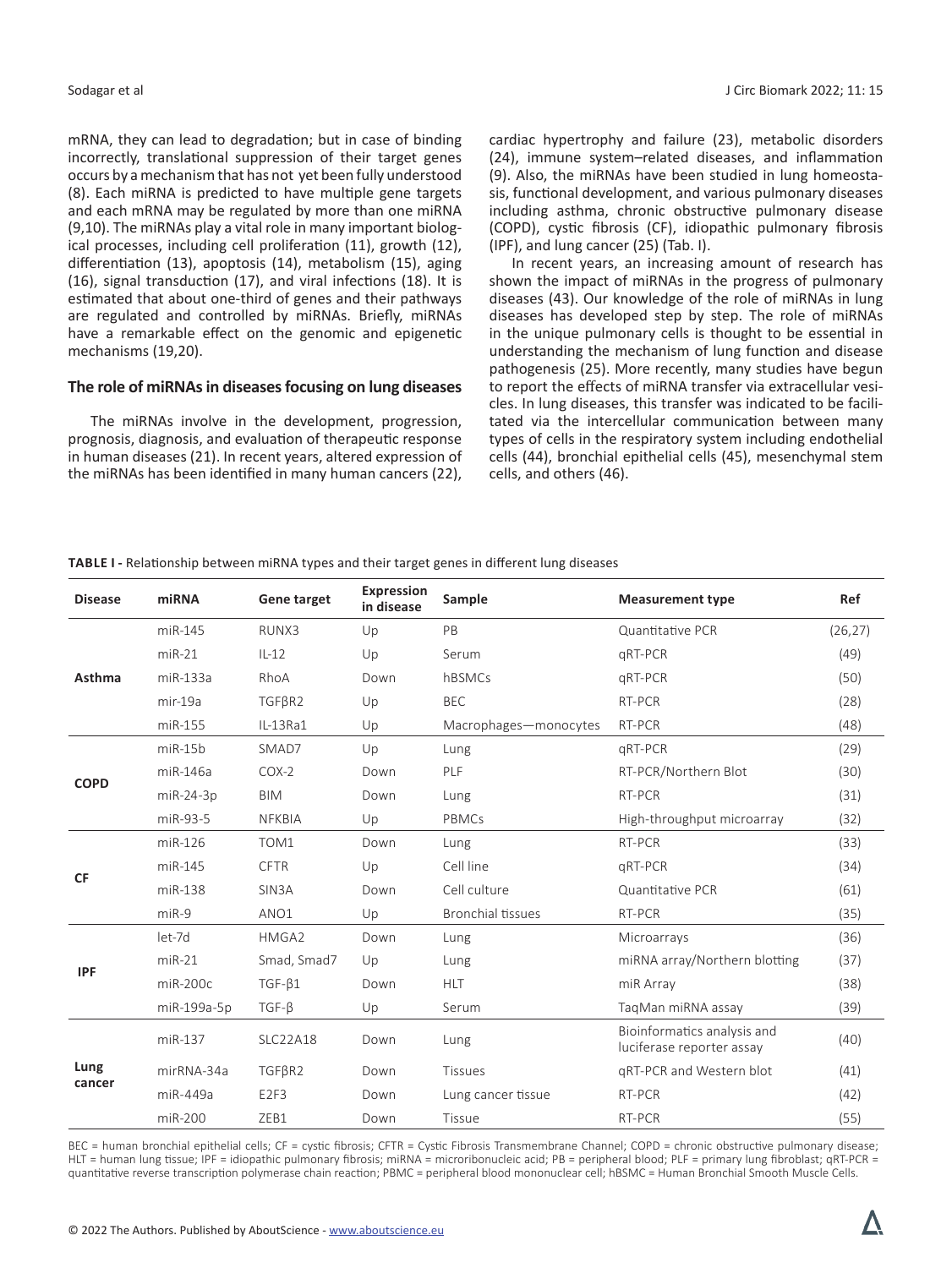# *The miRNAs in Asthma*

Asthma is a chronic inflammatory disease of the lungs that is often associated with clinical features such as airway hyperresponsiveness (AHR), airflow obstruction, excessive mucus secretion, and airway wall structural changes (remodeling) (47). Interleukin (IL)-13 and transcription factor signal transducer-and-activation-of-transcription-6 (STAT6)-operated pathways have been shown to play a significant role in regulating the prominent asthma features, for example, AHR and remodeling. miR-155 has been shown to be upregulated in order to target directly the transcription of the IL-13 receptor a1 (IL13Ra1) in human macrophages, reducing the levels of IL13Ra1 protein and decreasing the levels of activated STAT6, which is vital in regulating the IL-13 signaling pathway (48). Inhibition of miR-21 leads to a decrease in Th2 cytokine levels (IL-4, IL-5, and IL-13), the number of inflammatory airway leukocytes and AHR (49). Downregulation of miR-133a was followed by an increased expression of RhoA and subsequently increased bronchial hyperactivity in a murine model of asthma (50). Elevated expression of the miR-155 has also been indicated in murine models of asthma. Additionally, by using antagomir against miR-145, the mucus secretion, Th2 cytokine production, and eosinophil infiltration in the airways decreased (51).

# *The miRNAs in lung cancer*

Dysfunction of miRNAs is often identified in malignancies, including lung tumor. Lung cancer is the leading cause of cancer-related mortality worldwide and to date the roles of miRNAs in lung cancer have been specified and reviewed widely along with the other diseases. Histologically, lung cancer can be mostly divided into small cell (SCLC) and non–small cell lung cancer (NSCLC). The latter is more common and is subclassified into squamous, adenocarcinoma, and large-cell carcinoma (52). Recent sequencing studies have exposed a very large number of targets for each single miRNA. By regulating the posttranscriptional gene expression, miRNAs strongly involved in wide-ranging pathways with the main effect are on the progressive and carcinogenesis routes (53,54). Concisely, various miRNAs that are recognized as either oncogenes or tumor suppressors in lung cancer are also involved in the immune system response, for instance, the miR-200 family. The low expression of the miR-200 family members in human early-stage lung adenocarcinomas has been correlated with upregulation of PD-L1 (55) and CD8<sup>+</sup> T-cell immunosuppression and metastasis, which resulted in the reduction of tumor load. This finding greatly supported the role of miR-200 as a tumor suppressor.

#### *The miRNAs in COPD*

COPD is an inflammatory progressive lung disease that is prompted by chronic inflammation exposure of the airways to stimuli including cigarette smoking and other noxious gases. An increasing number of studies have demonstrated that injured cells such as endothelial and epithelial cells participate seriously in the pathogenesis of COPD (56). The exposure of the respiratory epithelial cells to the harmful agents like cigarette smoke leads to the release of proinflammatory and inflammatory cytokines such as IL-1, IL-6, IL-8, and tumor necrosis factor (TNF)-α (57,58).

#### *The miRNAs and CF*

In the Caucasian community, CF is the most frequent deadly hereditary disease. It is caused by a recessive mutation in the CFTR (Cystic Fibrosis Transmembrane Channel) gene, which codes for a chloride channel (59). miRNAs can target CFTR directly or indirectly for regulating CF. Several miRNAs can complementarily and directly regulate CFTR expression such as miR-145 (via SMAD3 and TGF-β), miR-223 (via CFTR mRNA), miR-9 (via Anoctamin 1), and miR-494 (via Solute Carrier family 12Member 2 (SLC12A2)), alone or together. However, miR-509-3p and miR-494 downregulate CFTR expression (60). Some miRNAs like miR-138 can also repress the biosynthesis intermediary actors, such as the transcription factor SIN3A (SIN3 transcription regulator family member A) and CFTR (61).

# *The miRNAs and infections*

Recent advances in molecular mechanisms point to the importance of miRNAs in the lung and respiratory infections. Acute viral respiratory infections (AVRIs) are the most common causes of acute respiratory symptoms (62). Changes in the regulation of miRNA expression in the epithelial cells of human rhinovirus (hRV), influenza (IV), human metapneumovirus, human coronavirus, and respiratory syncytial virus infections are associated with the pathogenesis of acute respiratory diseases (63). For example, the expression of host miRNAs changes in response to IV stimulation. These miRNAs directly or indirectly target viral and host genes to regulate virus replication, stimulate or suppress innate immune responses and cell apoptosis during the viral infection (64,65). IV increases the expression of miR-4276 by upregulating two proteins involved in the apoptotic pathway, Cas9 and Cocx6c (74), and eventually leads to increased virus replication and apoptosis. Furthermore, a number of specific cellular miRNAs in IV-infected cells including miR-323, mir-491, and miR-654 target the protected region of viral PB1 gene to prevent the virus from replicating in MDCK cells (76).

Another mechanism in IV infection is the altered expression of cellular miRNAs and their effect on important signaling pathways associated with the immune system (66). In hRV infections, miRNAs result in antiviral responses by modulating the immune response (miR-128 and miR-155) as well as controlling virus entry into the infected lung cells (miR-23b) (67).

RSV causes viral respiratory disease in infants and young children (68), modulating the expression of host cell miRNAs for antiviral responses and virus replication similar to the miRNAs mentioned above (69,70). For instance, miR-125a regulates nuclear factor kappa B (NF-κB) signaling pathway by suppressing A20 inhibitor protein (CCL5) as an important cytokine in both innate and compatible immune systems (71). Coronaviruses cause a wide range of respiratory infections, from mild upper respiratory tract infections to severe lower respiratory tract infections (72). Table II shows the four major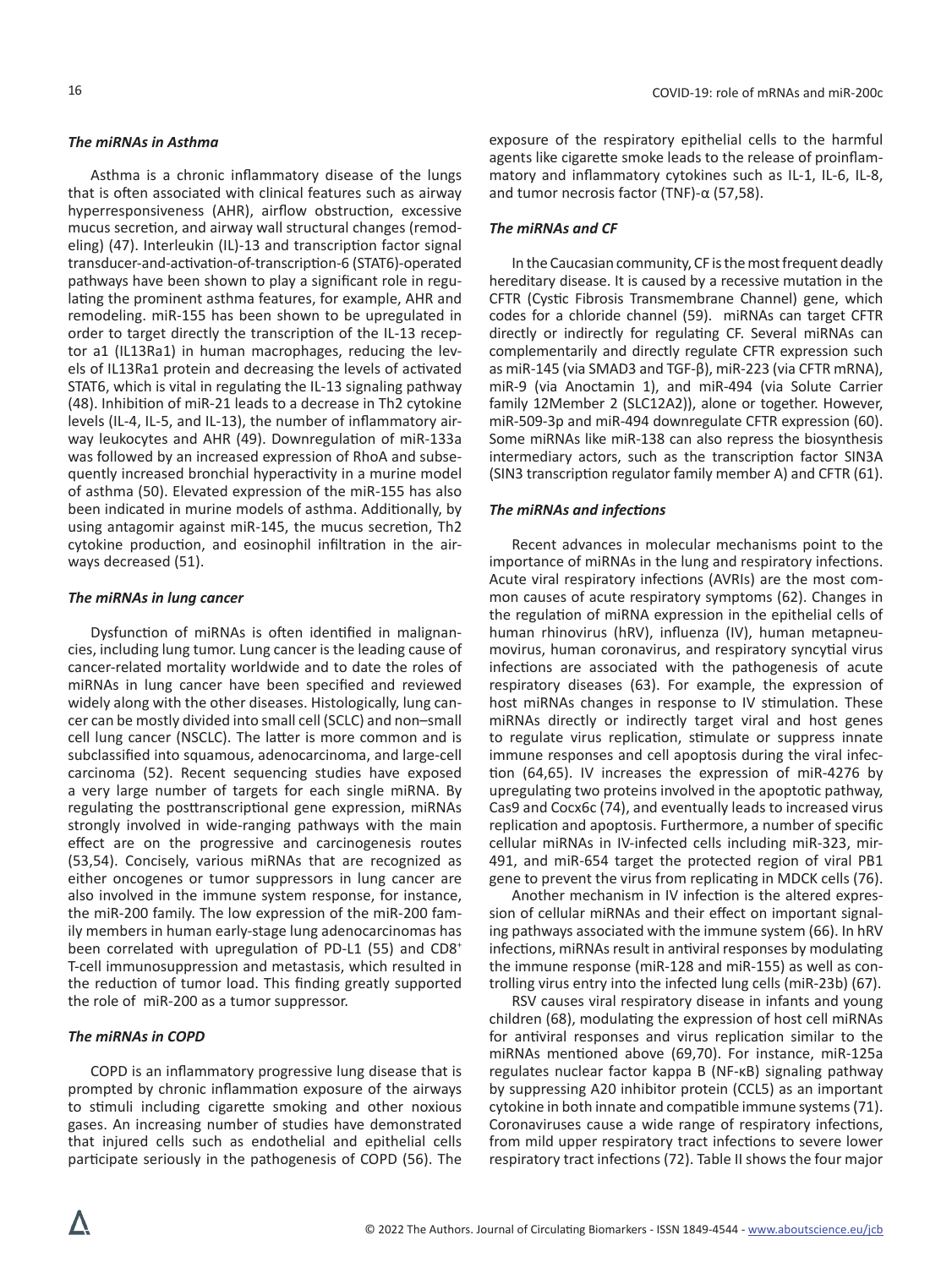|  |  | TABLE II - Relationship between different types of miRNAs and their target genes in well-known viral lung infections |
|--|--|----------------------------------------------------------------------------------------------------------------------|
|  |  |                                                                                                                      |

| Viral disease       |                           | miRNA                                                                                                              | <b>Gene target</b>                                     | <b>Effects on</b><br>gene<br>regulation | Pathways                                                                                                                      | Ref         |
|---------------------|---------------------------|--------------------------------------------------------------------------------------------------------------------|--------------------------------------------------------|-----------------------------------------|-------------------------------------------------------------------------------------------------------------------------------|-------------|
|                     |                           | - miRNA-4276                                                                                                       | $-$ COX6C                                              | $-$ Up                                  | - Inhibits COX6C and caspase-9<br>and promoting viral replication                                                             | (74)        |
|                     |                           | - miR-323, miR-491                                                                                                 | $-$ PB1                                                | $-$ Up                                  | - Inhibits replication of virus                                                                                               | (75)        |
|                     |                           | – let-7c                                                                                                           | - M1                                                   | $-$ Up                                  | - Reduces virus replication by<br>degrading M1 mRNA                                                                           | (76)        |
| Influenza virus     |                           | $- m$ iR-146a-5                                                                                                    | $-$ TRAF6                                              | $-$ Up                                  | - Negatively regulates innate<br>immune and inflammatory<br>responses                                                         | (77)        |
|                     |                           | – miR-576-3p                                                                                                       | $-$ AP1G1                                              | - Down                                  | - Regulates virus entry                                                                                                       | (78)        |
|                     |                           | – miR-21-3p                                                                                                        | - HDAC8                                                | - Down                                  | - Suppresses IAV replication                                                                                                  | (79)        |
|                     |                           | – miR-132, miR-200c                                                                                                | $-$ MAPK3,<br>IRAK1                                    | $-$ Up                                  | - Regulates antiviral response                                                                                                | (64)        |
| <b>Rhinoviruses</b> |                           | $-$ miR-128, miR-155                                                                                               | $-$ SMAD2,<br>EGFR                                     | $-$ Up                                  | - Regulates the immune response<br>against RV-1B and inhibits virus<br>replication                                            | (80)        |
|                     |                           | – miR-23b                                                                                                          | - VLDLR                                                | $-$ Up                                  | - Prevents viral infection by<br>decreasing the VLDLR                                                                         | (81)        |
|                     |                           | $let-7f$                                                                                                           | CCL7, SOCS3 $-$ Up                                     |                                         | - Antiviral host response                                                                                                     | (82)        |
|                     |                           | $min-30, let-7i$                                                                                                   | $-$ IL-13, TLR4, $-$ Up<br>RUNX <sub>2</sub>           |                                         | - Induces miRNAs to involve in<br>the immune response pathways<br>such as NF-kB and type I IFNs                               | $(83 - 85)$ |
| <b>RSV</b>          |                           | $\blacksquare$ miR-221                                                                                             | - NGF, TrkA                                            | - Down                                  | - Promotes viral replication                                                                                                  | (86)        |
|                     |                           | ■ miR-125a                                                                                                         | $-$ TNFAIP3                                            | - Down                                  | - Inhibits NF-KB signaling<br>pathway and results in reducing<br>macrophage activation                                        | (87)        |
|                     | OC43                      | miR-9                                                                                                              | $-$ NF- $kB$                                           | Up                                      | N protein of virus binds to miR-9<br>and modulates NF-kB expression                                                           | (88)        |
| <b>Coronavirus</b>  | <b>SARS</b>               | miR-17, miR-574-5p, miR-214                                                                                        | - Virulent<br>proteins,<br>including N,<br>S, M, and E | Up                                      | - Suppresses viral replication<br>that may aid evasion of immune<br>surveillance until successful<br>infection of other cells | (89, 90)    |
|                     | <b>MERS</b>               | miR-16-1-3p, miR-26a-1-<br>3p, miR-425-5p, miR-1275,<br>miR-2277-5p, miR-500b-5p,<br>miR627-5p, miR-1257, miR-1275 | $-$ MAP3K9,<br>MYO15B,<br>SPOCK1                       | Up                                      | - miRNA-mRNA network<br>significantly impacts MERS-CoV<br>replication                                                         | (91)        |
|                     | <b>MERS</b>               | miR628-5p, miR-18a-3p,<br>hsa-miR332-3p                                                                            | - Viral mRNA Up                                        |                                         | $-$ These miRNAs may down regulate (92)<br>viral gene expression resulting in<br>the inhibition of viral replication          |             |
|                     | SARS-<br>CoV <sub>2</sub> | $\blacksquare$ miR-146a-5p                                                                                         | $IL-6$                                                 | Down                                    | $-$ Acts as a negative regulator of<br>NF-KB as the transcription factor<br>of the IL-6 gene                                  | (93)        |
|                     |                           | $\_$ miR-200c                                                                                                      | ACE <sub>2</sub>                                       | Up                                      | - Overexpression of miR-200c<br>induces downregulation of ACE2<br>in human cells                                              |             |
|                     |                           | $\blacksquare$ miR-1202                                                                                            | SARS-CoV2<br>ORF1a/b                                   | Up                                      | - Targets SARS-CoV2 genome                                                                                                    | (94)        |
|                     |                           | $let$ -7d-5 $p$                                                                                                    | - TMPRSS2                                              | Up                                      | - Expression of let-7d-5p<br>negatively correlates with<br>TMPRSS2 expression 91                                              | (95)        |

IL = interleukin; MERS = Middle East respiratory syndrome; miRNA = microribonucleic acid; NF-κB = nuclear factor kappa B; RSV = respiratory syncytial virus; SARS-CoV = severe acute respiratory syndrome–related coronavirus; IAV = Influenza A viruses.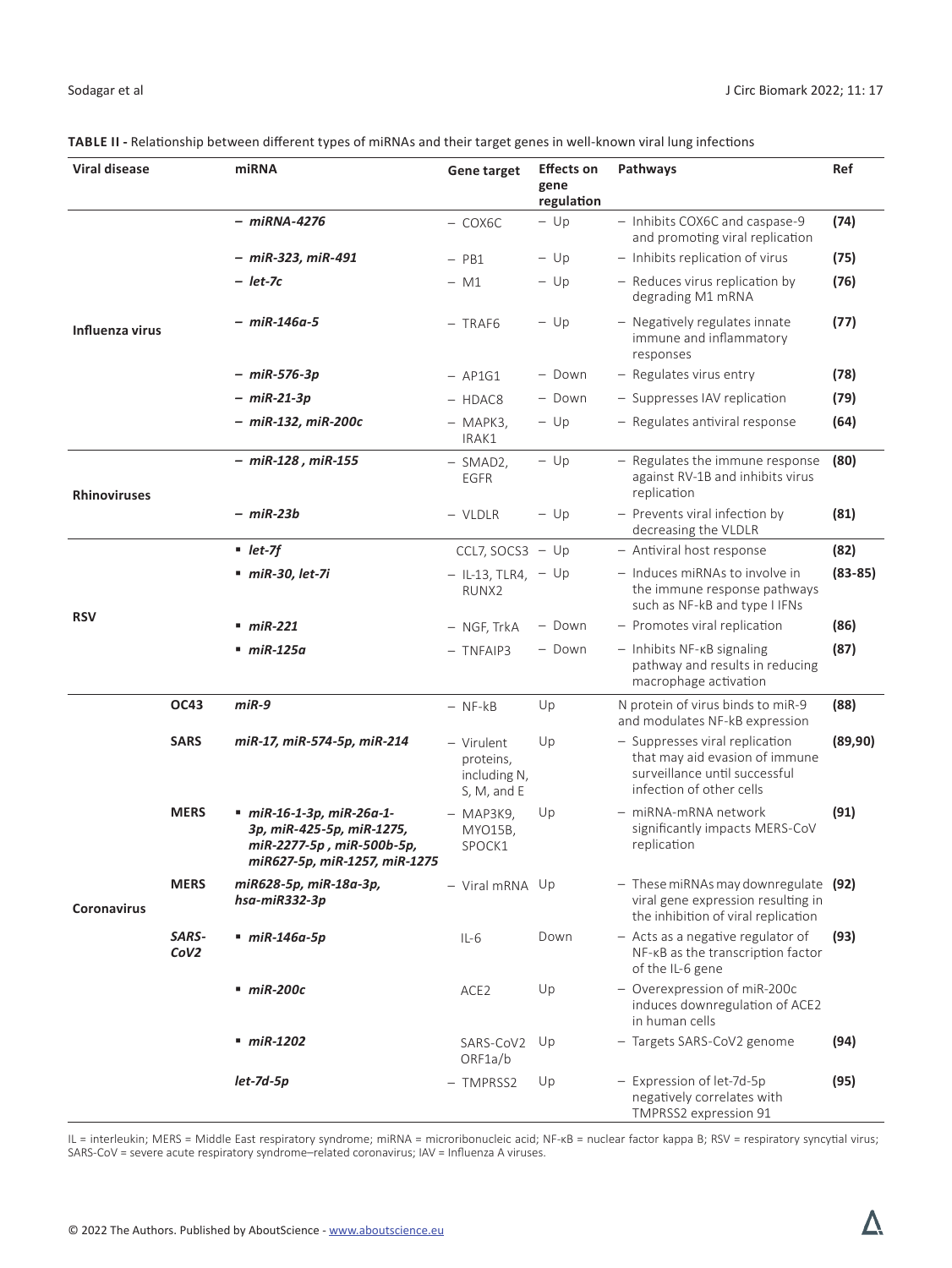categories of the pulmonary virus families and some of the most important miRNAs that change the expression of the genes involved in infections with these viruses. Severe acute respiratory syndrome coronaviruses (SARS-CoV) use host cell miRNAs to escape removal by the immune system (89).

In Middle East respiratory syndrome coronavirus (MERS-CoV) infection, cellular miRNAs act as an antiviral therapeutic agent (92). The functional mechanisms of miRNAs in SARS-CoV2 as the causative agent of COVID-19 are diverse. For example, increased miR-200c expression in the disease downregulates the expression of angiotensin-converting enzyme (ACE2) protein that is the receptor essential for the virus entry into the cell (73).

# **Association of miR-200c with the genes involved in inflammation (ACE2, IL-6)**

miR-200c-3p is a member of the miR-200 family with two clusters miR-200a/b/429 and miR-200c/141. The miR-200c-3p is one of the most important miRNAs of the second cluster. Studies on the miR-200 family have shown that it has a variety of roles in cancer progression, drug resistance, and oxidative stress (96,97). The results of various studies have revealed the crucial role of the miR-200c epithelial-mesenchymal transmission, proliferation, metastasis, apoptosis, autophagy, and therapeutic resistance in several types of cancer (98). The miR-200c is also measured as a biomarker to predict disease progression, diagnosis, and response to therapy in several cancers, both in tissues and in body fluids (blood, urine) (96).

 Studies using miRNAs can contribute not only to the understanding of virus-host interactions but also to the stratification of the different severities of COVID-19. In this sense, miR-200c-3p, which has been associated with viral infections, including influenza A, offers itself as a candidate for the study of COVID-19. The analysis of its expression in groups of patients presenting different levels of disease aggressiveness could contribute to a better screening of patients affected by SARS-CoV2. Thus, in Pimenta's study, which aimed to analyze the expression of miR-200c-3p in saliva samples from patients with COVID-19, the results showed that the expression pattern of miR-200c-3p increased with disease severity (99).

Furthermore, the significant impact of miR-200c-3p in acute respiratory distress syndrome (ARDS) was discovered, which proposes it as a potential factor in SARS-COV-2 research and is considered as a potential diagnostic agent for SARS-COV-2 studies (100). In a study of the H5N1 avian influenza virus (AIV) ACE, serum levels of miRNA-200c-3p were found to increase in the virus causing acute pulmonary injury and ARDS. This miRNA binds to the 3′-UTR locus of the ACE2 gene, and inhibits the expression of this protein and thus exacerbates the disease (100-102).

The ACE2 gene was first identified from complementary DNA in the left ventricle of the human heart (102). ACE2 inactivates angiotensin II (Ang II) by cleavage and produces Ang 1-7 (103).

Ang II binds to type 1 and type 2 Ang II receptors with high affinity and is involved in regulating blood pressure, body fluid balance, inflammation, cell proliferation, hypertrophy, and fibrosis (104-106). ACE2 has been shown to neutralize the development of severe ARDS caused by AIV, coronavirus, and sepsis in mice (106). ACE2 has also been reported as a receptor for the SARS-CoV2 virus to enter the pneumocytes (107).

# **The role of miR-200c in lung inflammation and lung diseases**

MiR-200c, alongside with miR-141, is placed in the intragenic zone of chromosome 12. MiR-200c family has beneficial effects on preventing drug resistance, cancer development, and oxidative stress. It consists of two clusters: (1) miR-200c/141 cluster including miR-141-3p and miR-141-5p, miR-200c-3p, miR-200c-5p on chromosome 12p13.31; (2) miR-200a/ b/429 cluster including miR-200a-3p, miR-200a-5p, miR-200b-3p, miR-200b-5p, and miR-429 on chromosome 1p36.33 (108).

miR-200, like ACE2, is greatly expressed in the epithelial cells of the pneumocytes, mainly in type II alveolar epithelial cells. The expression of miR-200 has a crucial role in the differentiation of type II alveolar epithelial cells in fetal lungs, which are important components of the renin-angiotensin system signaling pathway all over the body. miR-200 displays several important effects in the body such as anti-remodeling, anti-inflammatory, and anti-proliferative through reduction of angiotensin II levels (Fig. 1) (109). Remarkable points in this issue are about controlling COVID-19 patients' mortality rates and disease severity, by upregulating ACE2 levels with using angiotensin receptor blockers or ACE2 blockers (110). miR-200 is the exact and direct target of ACE2 at 3′-UTR of ACE2 mRNA which by binding to its locus results in the depression of ACE2 expression as a receptor responsible for ARDS incidence. Normally, ACE2 catalyzes the conversion of AgII to Ag1-7. Later, Ag1-7 binds to mitochondrial assembly (MAS) receptors resulting in Ag1-7 protective effects including anti-proliferation, anti-necrotic and anti-hypertrophic as well as vasodilation and declining of proinflammatory cytokine secretion. SARS-CoV2 inhibits this pathway and worsens AgII adverse effects on lung tissue during the acute phase of the disease. It was reported that SARS-CoV2 induces the secretion of IL-6, TNF-α, IL-1β (102,111-113). Activation of NF-κB pathway, an important factor in ARDS pathogenesis, is one of the noticeable pathways leading to the upregulation of miR-200c-3p. Increased expression of miR-200c-3p occurred when the ACE2 expression decreased (100) (Fig. 1).

 These mechanisms include increased mir-200c expression, inhibition of ACE2 expression, by affecting ACE2 protein outside the cell, and by inhibition of other anti-inflammatory functions, all of which are shown in the figure. (1) increased miR-200c expression that SARs-CoV-2 inhibit ACE2 indirectly by regulating miR-200c and directly inhibiting ACE2 expression, (2) by affecting the ACE2 gene, (3) ACE2 protein outside the cell, and (4) by inhibiting other anti-inflammatory functions, all of which are shown in the figure. In addition, miR-200c can also reduce ace2 expression, thereby reducing ACE2 expression and reducing its function. According to research results, the reduction in disease severity in COVID-19 patients associates with the correlation between low expression of ACE2 and high levels of miR-200c-3p in the lungs and the upper respiratory tract (114,115).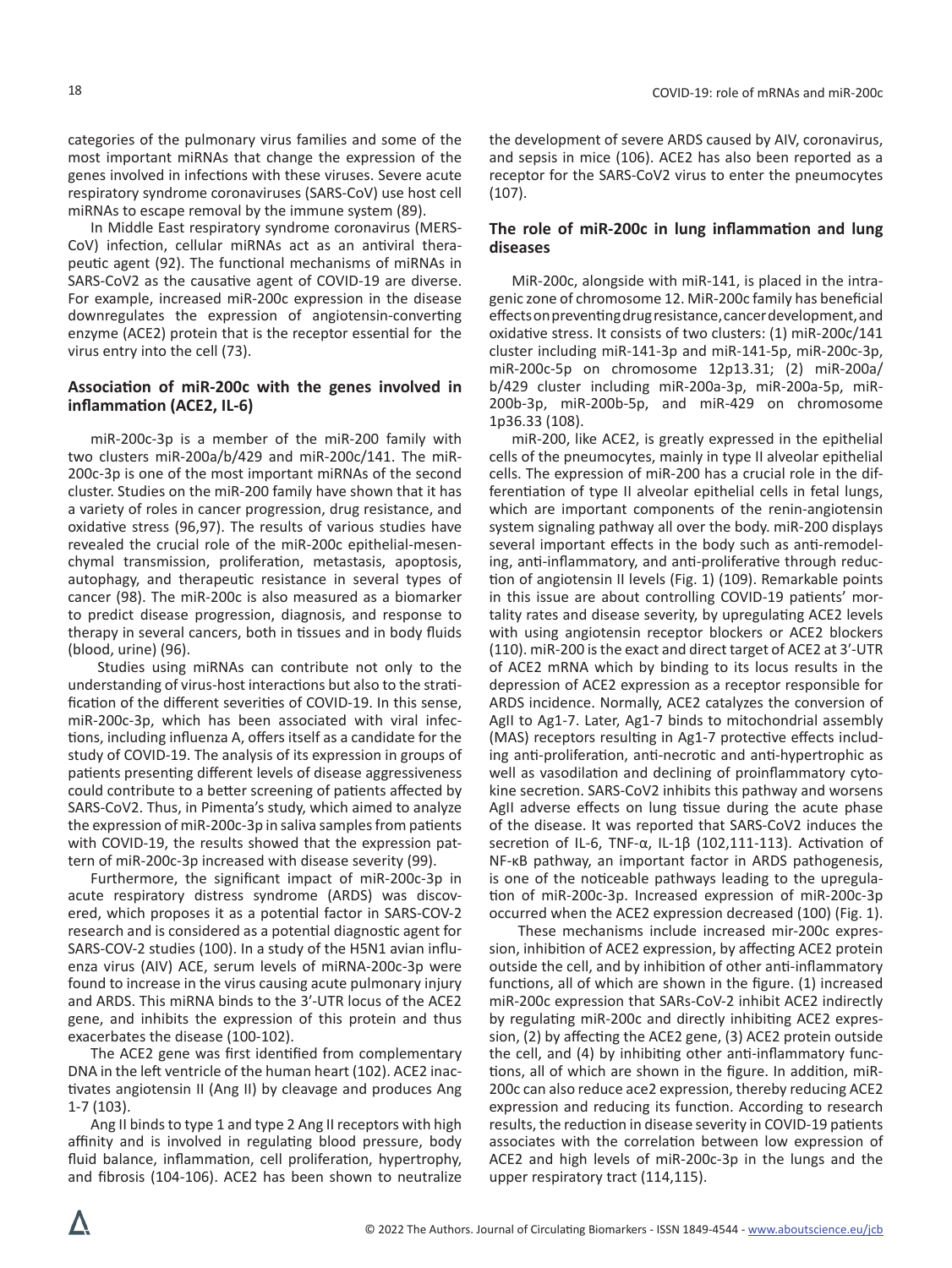

**Fig. 1 -** MiR-200c and ACE2 mechanism of function in the pathogenesis of COVID-19. SARS-CoV2 induces inflammation and severe ARDS through four mechanisms: (1) virus indirectly leads to ACE2 downregulation by enhancing miR-200c expression. (2) Virus directly inhibits ACE2 gene expression. (3) SARS-CoV2 inhibits binding of ACE2 protein to its receptor on the lung cells. (4) SARS-CoV2 inhibits the anti-inflammatory effects of ACE2. ACE2 = angiotensin-converting enzyme-2; ARDS = acute respiratory distress syndrome; COVID = coronavirus; SARS-CoV = severe acute respiratory syndrome– related coronavirus.

Recent studies about the entrance of SARS-CoV-2 to the host cells imply that some miRNAs can actually control the expression of ACE2 and TMPRSS2, which are potentially of high effect in SARS-COV-2 pathogenesis (116).

Several pathways have been studied about the effect of epigenetics on the regulation of ACE2/TMPRSS2 expression levels in respiratory diseases. The epigenetic repression of miRNA transcription can control their regulatory regions. For instance, Lysine-specific demethylase 5B (JARID1B, encoded by the KDM5B gene) was displayed to suppress the transcription of miR-200 family including miR-141, miR-200a, miR-200b, miR-200c, and miR-429. Hsa-miR-125a/hsa-let-7e miRNAs inhibit the transcription of miR-200 family through stimulating H3K4me3 histone, which demethylases the miRNAs of this family. Therefore, hsa-miR-125a-5p via binding to miR-200 family pursues 3′-UTR of ACE2 mRNA and results in the enhancement of ACE2 gene expression while 3′-UTR of the TMPRSS2 is targeted by hsa-let-7e-5p. Concludingly, JARID1B epigenetic activity doesn't directly regulate the expression of ACE2 and TMPRSS2 (116). Scientists have investigated if promoting H3K4me3 demethylation is caused by repression of the transcription of the let-7e and miR-125a via JARID1B gene (117); for example, the upregulation of JARID1B in lung cancer cell line A549 concluded threefold depression of miR-200a and miR-200c expression, while JARID1B knockdown enhanced 1.5-fold their conserved and stable levels (118).

The experimental data show the presence of controlling network containing miR-125a/let-7e/miR-200 families, ACE2/TMPRSS2 as well as histone demethylase JARID1B, and further point a new way for signaling pathway for ACE2 expression. In one report, the single-cell RNA sequencing data analysis sharply indicated that in the majority of human cells ACE2 and TMPRSS2 are not expressed without JARID1B. So, for better understanding, the viral infection pathogenesis needs to be investigated in the regulatory network related to the expression of JARID1B, ACE2, and TMPRSS2 in human respiratory epithelial cells (116).

According to cellular ontologies research on 24 miRNAs, for evaluating the miRNAs targeting SARS-CoV-2 host cell receptor ACE2, it was revealed that miR-429, miR-200a-3p, miR-210-3p, miR-200b-3p, and miR-200c-3p were highly expressed in the respiratory epithelial cells and miR-200c-3p exists abundantly in the cells including endo-epithelial cell, epithelial cells, respiratory epithelial cells, leukocytes, hematopoietic cells, and myeloid leukocytes. Also, miR-200b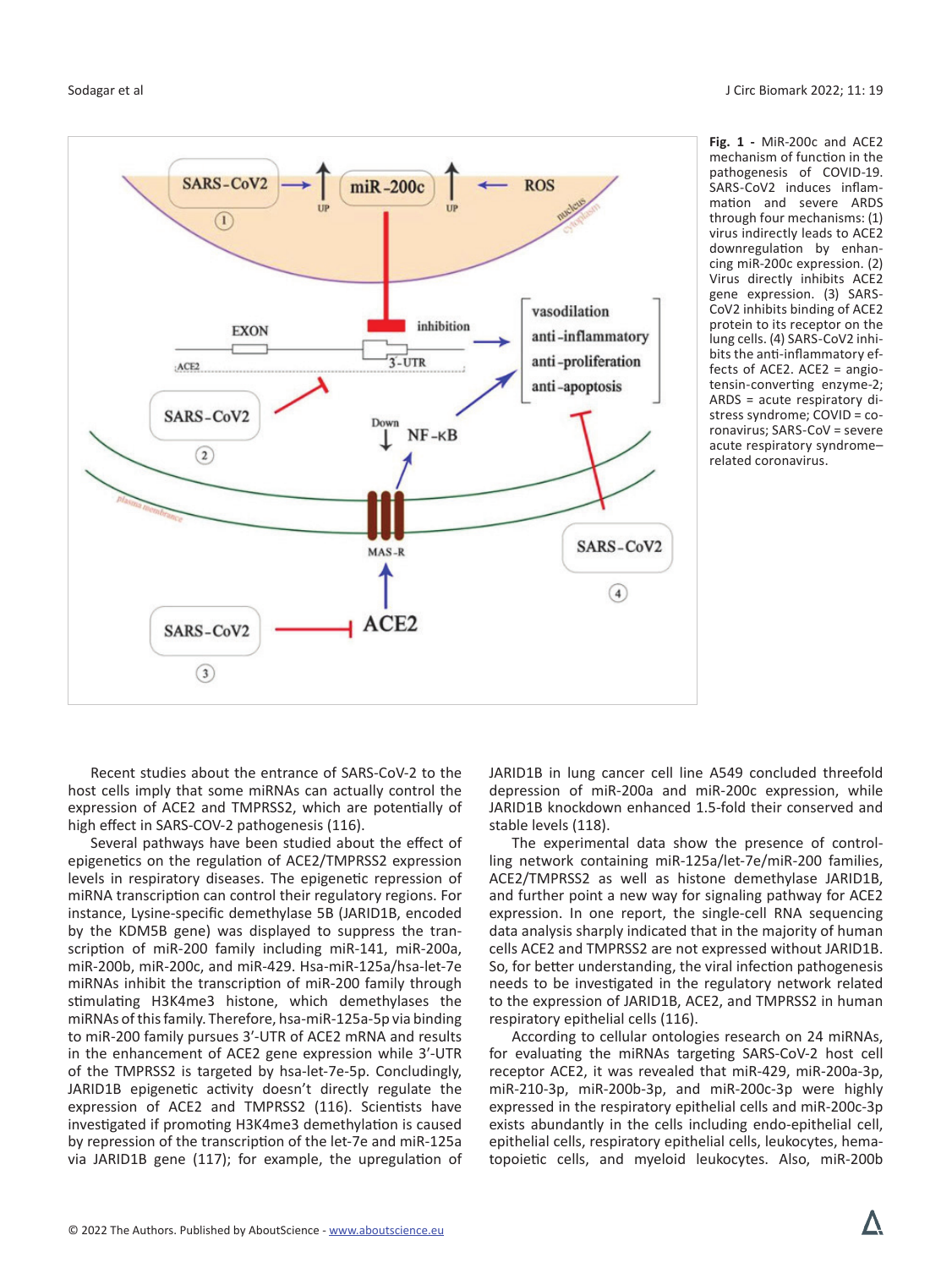and miR-200c were discovered to be extremely conserved (119).

In clinical trials, miR-200 and its correlation with ACE2 can be used as early prognostic and diagnostic markers. Its location on the upstream of ARDS signaling pathways may reduce the morbidity and mortality rates of COVID-19 via epigenetic procedures, which can be so beneficial for human survival.

#### **Conclusion**

At present, there is no exact treatment for COVID-19. Due to the importance of miRNAs in pulmonary diseases, mainly the infectious viral diseases as well as SARS-COV-2, they can be potential candidates of targeted therapy in SARS-COV-2 in order to reduce the morbidity and mortality rates of this disease as miR-200c and its correlation with ACE2 can be used as early prognostic and diagnostic markers. However, further research must be carried out to reveal the exact effect of miR-200c in the pathogenesis of COVID-19 in order to be used clinically.

# **Authors' contributions**

HS was responsible for the largest share in writing the article. SA and SG-GA conceptualized and wrote the article and article design. However, SA share has been higher. SA contributed in review and editing of final submitted version. MHKA and RA contributed in Methodology, Data validation and Writing original draft of this article.

#### **Acknowledgments**

The authors would like to thank the officials of Urmia University of Medical Sciences and the Student Research Committee for their support of this project.

#### **Disclosures**

Conflict of interest: The authors declare no conflict of interest. Financial support: This review article was partly supported by Urmia University of Medical Sciences.

#### **References**

- 1. Egger G, Liang G, Aparicio A, Jones PA. Epigenetics in human disease and prospects for epigenetic therapy. Nature. 2004; 429(6990):457-463. [CrossRef](https://doi.org/10.1038/nature02625) [PubMed](https://www.ncbi.nlm.nih.gov/pubmed/15164071)
- 2. Jones PA, Baylin SB. The fundamental role of epigenetic events in cancer. Nat Rev Genet. 2002;3(6):415-428. [CrossRef](https://doi.org/10.1038/nrg816) [PubMed](https://www.ncbi.nlm.nih.gov/pubmed/12042769)
- 3. Klose RJ, Bird AP. Genomic DNA methylation: the mark and its mediators. Trends Biochem Sci. 2006;31(2):89-97. [CrossRef](https://doi.org/10.1016/j.tibs.2005.12.008) [PubMed](https://www.ncbi.nlm.nih.gov/pubmed/16403636)
- 4. Baylin SB, Ohm JE. Epigenetic gene silencing in cancer a mechanism for early oncogenic pathway addiction? Nat Rev Cancer. 2006;6(2):107-116. [CrossRef](https://doi.org/10.1038/nrc1799) [PubMed](https://www.ncbi.nlm.nih.gov/pubmed/16491070)
- 5. Jones PA, Laird PW. Cancer epigenetics comes of age. Nat Genet. 1999;21(2):163-167. [CrossRef](https://doi.org/10.1038/5947) [PubMed](https://www.ncbi.nlm.nih.gov/pubmed/9988266)
- 6. Ambros V. The functions of animal microRNAs. Nature. 2004;431(7006):350-355. [CrossRef](https://doi.org/10.1038/nature02871) [PubMed](https://www.ncbi.nlm.nih.gov/pubmed/15372042)
- 7. Jadideslam G, Ansarin K, Sakhinia E, Alipour S, Pouremamali F, Khabbazi A. The microRNA-326: autoimmune diseases,

diagnostic biomarker, and therapeutic target. J Cell Physiol. 2018;233(12):9209-9222. [CrossRef](https://doi.org/10.1002/jcp.26949) [PubMed](https://www.ncbi.nlm.nih.gov/pubmed/30078204)

- 8. Kolahi S, Farajzadeh M-J, Alipour S, et al. Determination of mir-155 and mir-146a expression rates and its association with expression level of TNF-α and CTLA4 genes in patients with Behcet's disease. Immunol Lett. 2018;204:55-59. [CrossRef](https://doi.org/10.1016/j.imlet.2018.10.012) [PubMed](https://www.ncbi.nlm.nih.gov/pubmed/30366049)
- 9. Shahriar A, Ghaleh-Aziz Shiva G, Ghader B, Farhad J, Hosein A, Parsa H. The dual role of mir-146a in metastasis and disease progression. Biomed Pharmacother. 2020;126:110099. [CrossRef](https://doi.org/10.1016/j.biopha.2020.110099) [PubMed](https://www.ncbi.nlm.nih.gov/pubmed/32179200)
- 10. Rajewsky N. microRNA target predictions in animals. Nat Genet. 2006;38(6)(suppl):S8-S13. [CrossRef](https://doi.org/10.1038/ng1798) [PubMed](https://www.ncbi.nlm.nih.gov/pubmed/16736023)
- 11. Cheng AM, Byrom MW, Shelton J, Ford LP. Antisense inhibition of human miRNAs and indications for an involvement of miRNA in cell growth and apoptosis. Nucleic Acids Res. 2005;33(4):1290-1297. [CrossRef](https://doi.org/10.1093/nar/gki200) [PubMed](https://www.ncbi.nlm.nih.gov/pubmed/15741182)
- 12. Karp X, Ambros V. Developmental biology. Encountering microR-NAs in cell fate signaling. Science. 2005;310(5752):1288-1289. [CrossRef](https://doi.org/10.1126/science.1121566) [PubMed](https://www.ncbi.nlm.nih.gov/pubmed/16311325)
- 13. Miska EA. How microRNAs control cell division, differentiation and death. Curr Opin Genet Dev. 2005;15(5):563-568. [CrossRef](https://doi.org/10.1016/j.gde.2005.08.005) [PubMed](https://www.ncbi.nlm.nih.gov/pubmed/16099643)
- 14. Xu P, Guo M, Hay BA. MicroRNAs and the regulation of cell death. Trends Genet. 2004;20(12):617-624. [CrossRef](https://doi.org/10.1016/j.tig.2004.09.010) [PubMed](https://www.ncbi.nlm.nih.gov/pubmed/15522457)
- 15. Alshalalfa M, Alhajj R. Using context-specific effect of miR-NAs to identify functional associations between miRNAs and gene signatures. BMC Bioinformatics. 2013;14(12)(suppl 12): S1. [CrossRef](https://doi.org/10.1186/1471-2105-14-S12-S1) [PubMed](https://www.ncbi.nlm.nih.gov/pubmed/24267745)
- 16. Bartel DP. MicroRNAs: target recognition and regulatory functions. Cell. 2009;136(2):215-233. [CrossRef](https://doi.org/10.1016/j.cell.2009.01.002) [PubMed](https://pubmed.ncbi.nlm.nih.gov/19167326/)
- 17. Cui Q, Yu Z, Purisima EO, Wang E. Principles of microRNA regulation of a human cellular signaling network. Mol Syst Biol. 2006;2(1):46. [CrossRef](https://doi.org/10.1038/msb4100089) [PubMed](https://www.ncbi.nlm.nih.gov/pubmed/16969338)
- 18. Barbu MG, Condrat CE, Thompson DC, et al. MicroRNA involvement in signaling pathways during viral infection. Front Cell Dev Biol. 2020;8:143. [CrossRef](https://doi.org/10.3389/fcell.2020.00143) [PubMed](https://www.ncbi.nlm.nih.gov/pubmed/32211411)
- 19. Yang N, Ekanem NR, Sakyi CA, Ray SD. Hepatocellular carcinoma and microRNA: new perspectives on therapeutics and diagnostics. Adv Drug Deliv Rev. 2015;81:62-74. [CrossRef](https://doi.org/10.1016/j.addr.2014.10.029) [PubMed](https://www.ncbi.nlm.nih.gov/pubmed/25450260)
- 20. Nana-Sinkam SP, Geraci MW. MicroRNA in lung cancer. J Thorac Oncol. 2006;1(9):929-931. [CrossRef](https://doi.org/10.1097/01243894-200611000-00002) [PubMed](https://www.ncbi.nlm.nih.gov/pubmed/17409974)
- 21. Yang N, Coukos G, Zhang L. MicroRNA epigenetic alterations in human cancer: one step forward in diagnosis and treatment. Int J Cancer. 2008;122(5):963-968. [CrossRef](https://doi.org/10.1002/ijc.23325) [PubMed](https://www.ncbi.nlm.nih.gov/pubmed/18098137)
- 22. Blenkiron C, Miska EA. miRNAs in cancer: approaches, aetiology, diagnostics and therapy. Hum Mol Genet. 2007;16(Spec No 1):R106-R113. [CrossRef](https://doi.org/10.1093/hmg/ddm056) [PubMed](https://www.ncbi.nlm.nih.gov/pubmed/17613543)
- 23. Divakaran V, Mann DL. The emerging role of microRNAs in cardiac remodeling and heart failure. Circ Res. 2008;103(10): 1072-1083. [CrossRef](https://doi.org/10.1161/CIRCRESAHA.108.183087) [PubMed](https://www.ncbi.nlm.nih.gov/pubmed/18988904)
- 24. Rottiers V, Näär AM. MicroRNAs in metabolism and metabolic disorders. Nat Rev Mol Cell Biol. 2012;13(4):239-250. [CrossRef](https://doi.org/10.1038/nrm3313) [PubMed](https://www.ncbi.nlm.nih.gov/pubmed/22436747)
- 25. Sessa R, Hata A. Role of microRNAs in lung development and pulmonary diseases. Pulm Circ. 2013;3(2):315-328. [CrossRef](https://doi.org/10.4103/2045-8932.114758) [PubMed](https://www.ncbi.nlm.nih.gov/pubmed/24015331)
- 26. Qiu Y-Y, Zhang Y-W, Qian X-F, Bian T. miR-371, miR-138, miR-544, miR-145, and miR-214 could modulate Th1/Th2 balance in asthma through the combinatorial regulation of Runx3. Am J Transl Res. 2017;9(7):3184-3199. [PubMed](https://www.ncbi.nlm.nih.gov/pubmed/28804539)
- 27. Yu Y, Wang L, Gu GJCCA. The correlation between Runx3 and bronchial asthma. Clin Chim Acta. 2018;487:75-79. [CrossRef](https://doi.org/10.1016/j.cca.2018.09.023)
- 28. Haj‐Salem I, Fakhfakh R, Bérubé JC, et al. MicroRNA‐19a enhances proliferation of bronchial epithelial cells by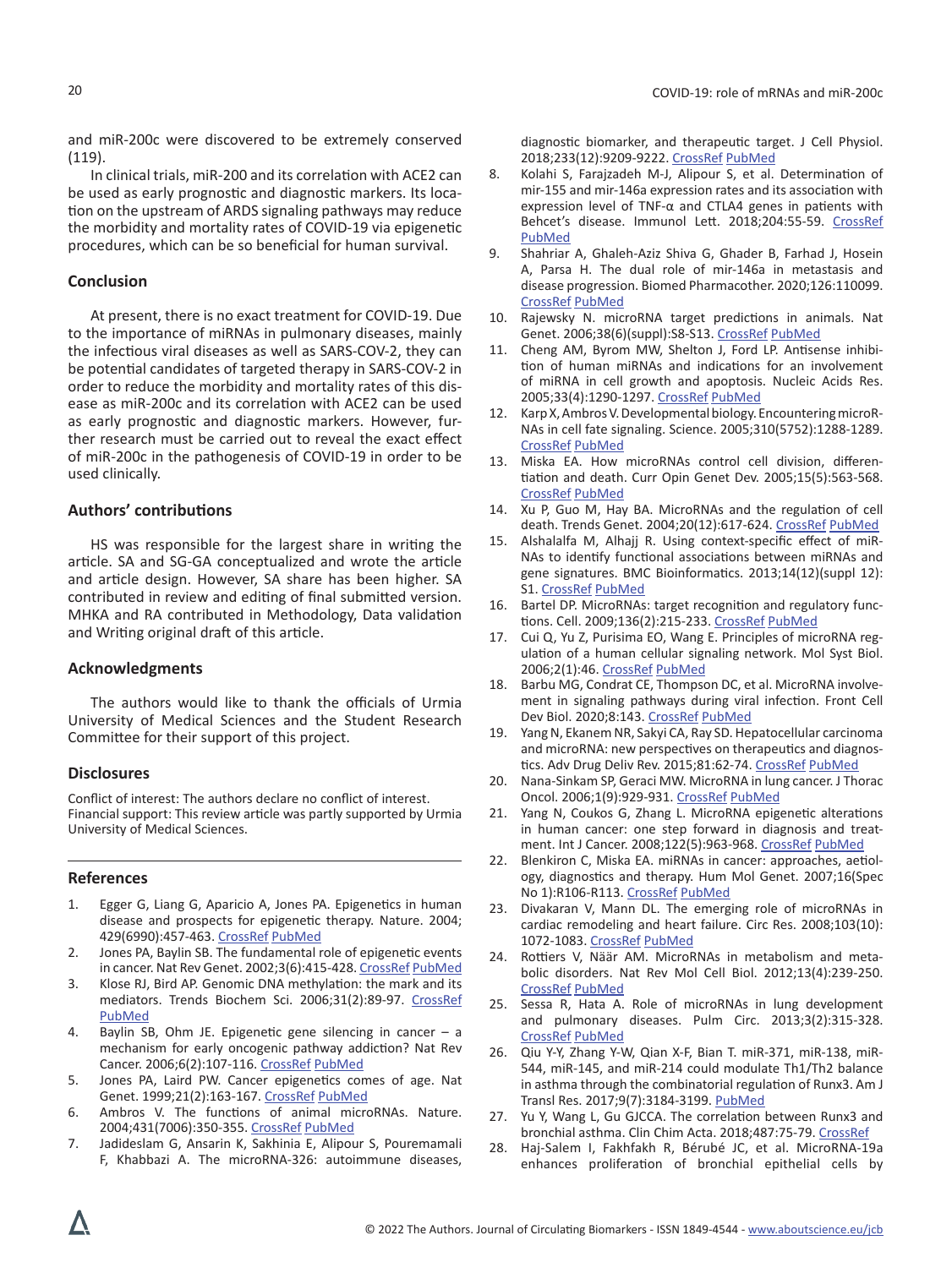targeting TGFβR2 gene in severe asthma. Allergy. 2015;70(2): 212-219.

- 29. Ezzie ME, Crawford M, Cho J-H, et al. Gene expression networks in COPD: microRNA and mRNA regulation. Thorax. 2012;67(2):122-131. [CrossRef](https://doi.org/10.1136/thoraxjnl-2011-200089)
- 30. Sato T, Liu X, Nelson A, et al. Reduced miR-146a increases prostaglandin E2 in chronic obstructive pulmonary disease fibroblasts. Am J Respir Crit Care Med. 2010;182(8):1020-1029.
- 31. Nouws J, Wan F, Finnemore E, et al. MicroRNA miR-24-3p reduces DNA damage responses, apoptosis, and susceptibility to chronic obstructive pulmonary disease. JCI Insight. 2021;6(2). [CrossRef](https://doi.org/10.1172/jci.insight.134218)
- 32. Dang X, Qu X, Wang W, et al. Bioinformatic analysis of microRNA and mRNA Regulation in peripheral blood mononuclear cells of patients with chronic obstructive pulmonary disease. Respir Res. 2017;18(1):1-13. [CrossRef](https://doi.org/10.1186/s12931-016-0486-5)
- 33. Oglesby IK, Bray IM, Chotirmall SH, et al. miR-126 is downregulated in cystic fibrosis airway epithelial cells and regulates TOM1 expression. J Immunol. 2010;184(4):1702-1709.
- 34. Gillen AE, Gosalia N, Leir S-H, Harris A. MicroRNA regulation of expression of the cystic fibrosis transmembrane conductance regulator gene. Biochem J. 2011;438(1):25-32. [CrossRef](https://doi.org/10.1042/BJ20110672)
- 35. Sonneville F, Ruffin M, Coraux C, et al. MicroRNA-9 downregulates the ANO1 chloride channel and contributes to cystic fibrosis lung pathology. Nat Commun. 2017;8(1):1-11.
- 36. Pandit KV, Corcoran D, Yousef H, et al. Inhibition and role of let-7d in idiopathic pulmonary fibrosis. Am J Respir Crit Care Med. 2010;182(2):220-229. [CrossRef](https://doi.org/10.1164/rccm.200911-1698OC)
- 37. Liu G, Friggeri A, Yang Y, et al. miR-21 mediates fibrogenic activation of pulmonary fibroblasts and lung fibrosis. J Exp Med. 2010;207(8):1589-1597.
- 38. Yang S, Banerjee S, de Freitas A, et al. Participation of miR-200 in pulmonary fibrosis. Am J Pathol. 2012;180(2):484-493. [CrossRef](https://doi.org/10.1016/j.ajpath.2011.10.005)
- 39. Yang G, Yang L, Wang W, Wang J, Wang J, Xu Z. Discovery and validation of extracellular/circulating microRNAs during idiopathic pulmonary fibrosis disease progression. Gene. 2015; 562(1):138-144.
- 40. Zhang B, Liu T, Wu T, Wang Z, Rao Z, Gao J. microRNA-137 functions as a tumor suppressor in human non-small cell lung cancer by targeting SLC22A18. Int J Biol Macromol. 2015;74:111-118.
- 41. Ma Z-L, Hou P-P, Li Y-L, et al. MicroRNA-34a inhibits the proliferation and promotes the apoptosis of non-small cell lung cancer H1299 cell line by targeting TGFβR2. Tumour Biol. 2015; 36(4):2481-2490.
- 42. Ren X-S, Yin M-H, Zhang X, et al. Tumor-suppressive microRNA-449a induces growth arrest and senescence by targeting E2F3 in human lung cancer cells. Cancer Lett. 2014;344(2): 195-203. [CrossRef](https://doi.org/10.1016/j.canlet.2013.10.031)
- 43. Chen J, Hu C, Pan P. Extracellular vesicle microRNA transfer in lung diseases. Front Physiol. 2017;8:1028. [CrossRef](https://doi.org/10.3389/fphys.2017.01028) [PubMed](https://www.ncbi.nlm.nih.gov/pubmed/29311962)
- 44. Aliotta JM, Pereira M, Wen S, et al. Exosomes induce and reverse monocrotaline-induced pulmonary hypertension in mice. Cardiovasc Res. 2016;110(3):319-330. [CrossRef](https://doi.org/10.1093/cvr/cvw054) [PubMed](https://www.ncbi.nlm.nih.gov/pubmed/26980205)
- 45. Fujita Y, Araya J, Ito S, et al. Suppression of autophagy by extracellular vesicles promotes myofibroblast differentiation in COPD pathogenesis. J Extracell Vesicles. 2015;4(1):28388. [CrossRef](https://doi.org/10.3402/jev.v4.28388) [PubMed](https://www.ncbi.nlm.nih.gov/pubmed/26563733)
- 46. Lee C, Mitsialis SA, Aslam M, et al. Exosomes mediate the cytoprotective action of mesenchymal stromal cells on hypoxiainduced pulmonary hypertension. Circulation. 2012;126(22): 2601-2611. [CrossRef](https://doi.org/10.1161/CIRCULATIONAHA.112.114173) [PubMed](https://www.ncbi.nlm.nih.gov/pubmed/23114789)
- 47. Fanta CH. Asthma. N Engl J Med. 2009;360(10):1002-1014. [CrossRef](https://doi.org/10.1056/NEJMra0804579) [PubMed](https://www.ncbi.nlm.nih.gov/pubmed/19264689)
- 48. Martinez-Nunez RT, Louafi F, Sanchez-Elsner T. The interleukin 13 (IL-13) pathway in human macrophages is

modulated by microRNA-155 via direct targeting of interleukin 13 receptor α1 (IL13Ralpha1). J Biol Chem. 2011;286(3): 1786-1794. [CrossRef](https://doi.org/10.1074/jbc.M110.169367) [PubMed](https://www.ncbi.nlm.nih.gov/pubmed/21097505)

- 49. Elbehidy RM, Youssef DM, El-Shal AS, et al. MicroRNA-21 as a novel biomarker in diagnosis and response to therapy in asthmatic children. Mol Immunol. 2016;71:107-114. [CrossRef](https://doi.org/10.1016/j.molimm.2015.12.015) [PubMed](https://www.ncbi.nlm.nih.gov/pubmed/26874829)
- 50. Chiba Y, Tanabe M, Goto K, Sakai H, Misawa M. Downregulation of miR-133a contributes to up-regulation of Rhoa in bronchial smooth muscle cells. Am J Respir Crit Care Med. 2009;180(8):713-719. [CrossRef](https://doi.org/10.1164/rccm.200903-0325OC) [PubMed](https://www.ncbi.nlm.nih.gov/pubmed/19644046)
- 51. Collison A, Mattes J, Plank M, Foster PS. Inhibition of house dust mite–induced allergic airways disease by antagonism of microRNA-145 is comparable to glucocorticoid treatment. J Allergy Clin Immunol. 2011;128(1):160-167. e4. [CrossRef](https://doi.org/10.1016/j.jaci.2011.04.005)
- 52. Wu K-L, Tsai Y-M, Lien C-T, Kuo P-L, Hung AJ. The roles of MicroRNA in lung cancer. Int J Mol Sci. 2019;20(7):1611. [CrossRef](https://doi.org/10.3390/ijms20071611) [PubMed](https://www.ncbi.nlm.nih.gov/pubmed/30935143)
- 53. Lin PY, Yu SL, Yang PC. MicroRNA in lung cancer. Br J Cancer. 2010;103(8):1144-1148. [CrossRef](https://doi.org/10.1038/sj.bjc.6605901) [PubMed](https://www.ncbi.nlm.nih.gov/pubmed/20859290)
- 54. He L, Thomson JM, Hemann MT, et al. A microRNA polycistron as a potential human oncogene. Nature. 2005;435(7043):828-833.
- 55. Chen L, Gibbons DL, Goswami S, et al. Metastasis is regulated via microRNA-200/ZEB1 axis control of tumour cell PD-L1 expression and intratumoral immunosuppression. Nat Commun. 2014;5(1):5241. [CrossRef](https://doi.org/10.1038/ncomms6241) [PubMed](https://www.ncbi.nlm.nih.gov/pubmed/25348003)
- 56. Osei ET, Florez-Sampedro L, Timens W, Postma DS, Heijink IH, Brandsma C-A. Unravelling the complexity of COPD by microRNAs: it's a small world after all. Eur Respir J. 2015;46(3): 807-818. [CrossRef](https://doi.org/10.1183/13993003.02139-2014) [PubMed](https://www.ncbi.nlm.nih.gov/pubmed/26250493)
- 57. Hobbs BD, Tantisira KG. MicroRNAs in COPD: small molecules with big potential. Eur Respir J. 2019;53:1900515.
- 58. Wang Y, Lyu X, Wu X, Yu L, Hu K. Long non-coding RNA PVT1, a novel biomarker for chronic obstructive pulmonary disease progression surveillance and acute exacerbation prediction potentially through interaction with microRNA-146a. J Clin Lab Anal. 2020;34(8):e23346. [CrossRef](https://doi.org/10.1002/jcla.23346) [PubMed](https://www.ncbi.nlm.nih.gov/pubmed/32342557)
- 59. Riordan JR, Rommens JM, Kerem B, et al. Identification of the cystic fibrosis gene: cloning and characterization of complementary DNA. Science. 1989;245(4922):1066-1073. [CrossRef](https://doi.org/10.1126/science.2475911) [PubMed](https://www.ncbi.nlm.nih.gov/pubmed/2475911)
- 60. Oglesby IK, Chotirmall SH, McElvaney NG, Greene CM. Regulation of cystic fibrosis transmembrane conductance regulator by microRNA-145, -223, and -494 is altered in ΔF508 cystic fibrosis airway epithelium. J Immunol. 2013;190(7): 3354-3362. [CrossRef](https://doi.org/10.4049/jimmunol.1202960) [PubMed](https://www.ncbi.nlm.nih.gov/pubmed/23436935)
- 61. Ramachandran S, Karp PH, Jiang P, et al. A microRNA network regulates expression and biosynthesis of wild-type and DeltaF508 mutant cystic fibrosis transmembrane conductance regulator. Proc Natl Acad Sci USA. 2012;109(33): 13362-13367. [CrossRef](https://doi.org/10.1073/pnas.1210906109) [PubMed](https://www.ncbi.nlm.nih.gov/pubmed/22853952)
- 62. Poy MN, Eliasson L, Krutzfeldt J, et al. A pancreatic isletspecific microRNA regulates insulin secretion. Nature. 2004; 432(7014):226-230. [CrossRef](https://doi.org/10.1038/nature03076) [PubMed](https://www.ncbi.nlm.nih.gov/pubmed/15538371)
- 63. Moschos SA, Williams AE, Perry MM, Birrell MA, Belvisi MG, Lindsay MA. Expression profiling in vivo demonstrates rapid changes in lung microRNA levels following lipopolysaccharide-induced inflammation but not in the anti-inflammatory action of glucocorticoids. BMC Genomics. 2007;8(1):240. [CrossRef](https://doi.org/10.1186/1471-2164-8-240) [PubMed](https://www.ncbi.nlm.nih.gov/pubmed/17640343)
- 64. Buggele WA, Johnson KE, Horvath CM. Influenza A virus infection of human respiratory cells induces primary microRNA expression. J Biol Chem. 2012;287(37):31027-31040. [CrossRef](https://doi.org/10.1074/jbc.M112.387670) [PubMed](https://www.ncbi.nlm.nih.gov/pubmed/22822053)
- 65. Lam W-Y, Yeung AC-M, Ngai KL-K, et al. Effect of avian influenza A H5N1 infection on the expression of microRNA-141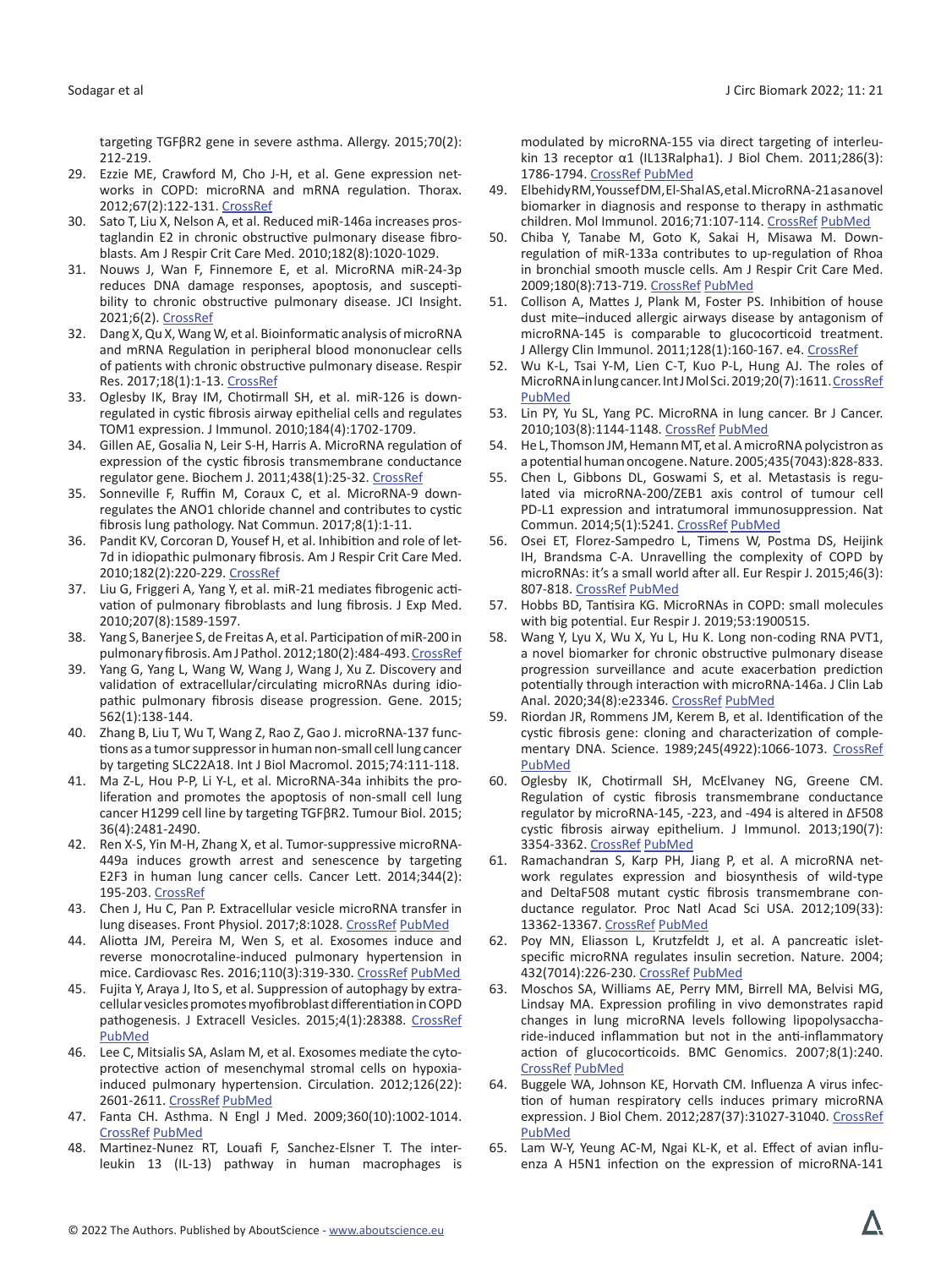in human respiratory epithelial cells. BMC Microbiol. 2013;13(1):104. [CrossRef](https://doi.org/10.1186/1471-2180-13-104) [PubMed](https://www.ncbi.nlm.nih.gov/pubmed/23663545)

- 66. Li Y, Li J, Belisle S, Baskin CR, Tumpey TM, Katze MG. Differential microRNA expression and virulence of avian, 1918 reassortant, and reconstructed 1918 influenza A viruses. Virology. 2011;421(2):105-113. [CrossRef](https://doi.org/10.1016/j.virol.2011.09.011) [PubMed](https://www.ncbi.nlm.nih.gov/pubmed/21999992)
- 67. Baulina NM, Kulakova OG, Favorova OO. MicroRNAs: the role in autoimmune inflammation. Acta Nat (Engl Ed). 2016;8(1):21-33. [PubMed](https://www.ncbi.nlm.nih.gov/pubmed/27099782)
- 68. Birkhaug IM, Inchley CS, Aamodt G, Ånestad G, Nystad W, Nakstad B. Infectious burden of respiratory syncytial virus in relation to time of birth modifies the risk of lower respiratory tract infection in infancy: the Norwegian Mother and Child Cohort. Pediatr Infect Dis J. 2013;32(6):e235-e241. [CrossRef](https://doi.org/10.1097/INF.0b013e31828ab9ff) [PubMed](https://www.ncbi.nlm.nih.gov/pubmed/23385949)
- 69. Rossi GA, Silvestri M, Colin AA. Respiratory syncytial virus infection of airway cells: role of microRNAs. Pediatr Pulmonol. 2015;50(7):727-732. [CrossRef](https://doi.org/10.1002/ppul.23193) [PubMed](https://www.ncbi.nlm.nih.gov/pubmed/25847505)
- 70. Głobińska A, Pawełczyk M, Kowalski ML. MicroRNAs and the immune response to respiratory virus infections. Expert Rev Clin Immunol. 2014;10(7):963-971. [CrossRef](https://doi.org/10.1586/1744666X.2014.913482) [PubMed](https://www.ncbi.nlm.nih.gov/pubmed/24784476)
- 71. Leon-Icaza SA, Zeng M, Rosas-Taraco AG. microRNAs in viral acute respiratory infections: immune regulation, biomarkers, therapy, and vaccines. ExRNA. 2019;1(1):1-7. [CrossRef](https://doi.org/10.1186/s41544-018-0004-7) [PubMed](https://www.ncbi.nlm.nih.gov/pubmed/34171007)
- 72. Gralinski LE, Baric RS. Molecular pathology of emerging coronavirus infections.J Pathol. 2015;235(2):185-195. [CrossRef](https://doi.org/10.1002/path.4454) [PubMed](https://www.ncbi.nlm.nih.gov/pubmed/25270030)
- 73. Lu D, Chatterjee S, Xiao K, et al. MicroRNAs targeting the SARS-CoV-2 entry receptor ACE2 in cardiomyocytes. J Mol Cell Cardiol. 2020;148:46-49. [CrossRef](https://doi.org/10.1016/j.yjmcc.2020.08.017) [PubMed](https://www.ncbi.nlm.nih.gov/pubmed/32891636)
- 74. Othumpangat S, Noti JD, Beezhold DH. Lung epithelial cells resist influenza A infection by inducing the expression of cytochrome c oxidase VIc which is modulated by miRNA 4276. Virology. 2014;468-470:256-264. [CrossRef](https://doi.org/10.1016/j.virol.2014.08.007) [PubMed](https://www.ncbi.nlm.nih.gov/pubmed/25203353)
- 75. Song L, Liu H, Gao S, Jiang W, Huang WJ. Cellular microRNAs inhibit replication of the H1N1 influenza A virus in infected cells. J Virol. 2010;84(17):8849-8860.
- 76. Ma YJ, Yang J, Fan XL, et al. Cellular microRNA let-7c inhibits M1 protein expression of the H1N1 influenza A virus in infected human lung epithelial cells. J Cell Mol Med. 2012;16(10):2539-2546. [CrossRef](https://doi.org/10.1111/j.1582-4934.2012.01572.x) [PubMed](https://www.ncbi.nlm.nih.gov/pubmed/22452878)
- 77. Deng Y, Yan Y, Tan KS, et al. MicroRNA-146a induction during influenza H3N2 virus infection targets and regulates TRAF6 levels in human nasal epithelial cells (hNECs). Exp Cell Res. 2017;352(2):184-192.
- 78. Tambyah PA, Sepramaniam S, Ali JM, et al. microRNAs in circulation are altered in response to influenza A virus infection in humans. PLoS One. 2013;8(10):e76811.
- 79. Xia B, Lu J, Wang R, et al. miR-21-3p regulates influenza A virus replication by targeting histone deacetylase-8. Front Cell Infect Microbiol. 2018;8:175.
- 80. Bondanese VP, Francisco-Garcia A, Bedke N, Davies DE, Sanchez-Elsner T. Identification of host miRNAs that may limit human rhinovirus replication. World J Biol Chem. 2014;5(4):437.
- 81. Ouda R, Onomoto K, Takahasi K, et al. Retinoic acid-inducible gene I-inducible miR-23b inhibits infections by minor group rhinoviruses through down-regulation of the very low density lipoprotein receptor. J Biol Chem. 2011;286(29): 26210-26219. [CrossRef](https://doi.org/10.1074/jbc.M111.229856)
- 82. Bakre A, Mitchell P, Coleman JK, et al. Respiratory syncytial virus modifies microRNAs regulating host genes that affect virus replication. J Gen Virol. 2012;93(Pt 11):2346-2356. [CrossRef](https://doi.org/10.1099/vir.0.044255-0)
- 83. Thornburg NJ, Hayward SL, Crowe Jr. Respiratory syncytial virus regulates human microRNAs by using mechanisms involving beta interferon and NF-κB. mBio. 2012;3(6):e00220-12. [CrossRef](https://doi.org/10.1128/mBio.00220-12)
- 84. Chen X-M, Splinter PL, O'Hara SP, LaRusso NF. A cellular micro-RNA, let-7i, regulates Toll-like receptor 4 expression

and contributes to cholangiocyte immune responses against Cryptosporidium parvum infection. J Biol Chem. 2007;282(39): 28929-28938.

- 85. Vergoulis T, Vlachos IS, Alexiou P, et al. TarBase 6.0: capturing the exponential growth of miRNA targets with experimental support. Nucleic Acids Res. 2012;40(D1):D222-D229.
- 86. Othumpangat S, Walton C, Piedimonte G. MicroRNA-221 modulates RSV replication in human bronchial epithelium by targeting NGF expression. PLoS One. 2012;7(1):e30030.
- 87. Inchley CS, Sonerud T, Fjærli HO, Nakstad B. Nasal mucosal microRNA expression in children with respiratory syncytial virus infection. BMC Infect Dis. 2015;15(1):1-11.
- 88. Lai FW, Stephenson KB, Mahony J, Lichty BD. Human coronavirus OC43 nucleocapsid protein binds microRNA 9 and potentiates NF-κB activation. J Virol. 2014;88(1):54-65.
- 89. Mallick B, Ghosh Z, Chakrabarti J. MicroRNome analysis unravels the molecular basis of SARS infection in bronchoalveolar stem cells. PLoS One. 2009;4(11):e7837.
- 90. Tahamtan A, Inchley CS, Marzban M, et al. The role of microR-NAs in respiratory viral infection: friend or foe? Rev Med Virol. 2016;26(6):389-407. [CrossRef](https://doi.org/10.1002/rmv.1894)
- 91. Zhang X, Chu H, Wen L, et al. Competing endogenous RNA network profiling reveals novel host dependency factors required for MERS-CoV propagation. Emerg Microbes Infect. 2020;9(1):733-746. [CrossRef](https://doi.org/10.1080/22221751.2020.1738277)
- 92. Hasan MM, Akter R, Ullah M, Abedin M, Ullah G, Hossain M. A computational approach for predicting role of human microRNAs in MERS-CoV genome. Adv Bioinformatics. 2014; 2014:967946.
- 93. Sabbatinelli J, Giuliani A, Matacchione G, et al. Decreased serum levels of the inflammaging marker miR-146a are associated with clinical non-response to tocilizumab in COVID-19 patients. Mech Ageing Dev. 2021;193:111413. [CrossRef](https://doi.org/10.1016/j.mad.2020.111413)
- 94. Chow JT-S, Salmena LJG. Prediction and analysis of SARS-CoV-2-targeting microRNA in human lung epithelium. Genes (Basel). 2020;11(9):1002. [CrossRef](https://doi.org/10.3390/genes11091002)
- 95. Mukhopadhyay D, Mussa BM. Identification of novel hypothalamic microRNAs as promising therapeutics for SARS-CoV-2 by regulating ACE2 and TMPRSS2 expression: an in silico analysis. Brain Sci. 2020;10(10):666.
- 96. Mutlu M, Raza U, Saatci Ö. miR-200c: a versatile watchdog in cancer progression, EMT, and drug resistance. J Mol Med (Berl). 2016;94(6):629-644. [CrossRef](https://doi.org/10.1007/s00109-016-1420-5) [PubMed](https://www.ncbi.nlm.nih.gov/pubmed/27094812)
- 97. Filios SR, Xu G, Chen J, Hong K, Jing G, Shalev A. MicroRNA-200 is induced by thioredoxin-interacting protein and regulates Zeb1 protein signaling and beta cell apoptosis. J Biol Chem. 2014;289(52):36275-36283. [CrossRef](https://doi.org/10.1074/jbc.M114.592360) [PubMed](https://www.ncbi.nlm.nih.gov/pubmed/25391656)
- 98. Shao X-L, Chen Y, Gao L. MiR-200c suppresses the migration of retinoblastoma cells by reversing epithelial mesenchymal transition. Int J Ophthalmol. 2017;10(8):1195-1202. [CrossRef](https://doi.org/10.18240/ijo.2017.08.02) [PubMed](https://www.ncbi.nlm.nih.gov/pubmed/28861342)
- 99. Pimenta R, Viana NI, Dos Santos GA, et al. MiR-200c-3p expression may be associated with worsening of the clinical course of patients with COVID-19. Mol Biol Res Commun. 2021;10(3):141-147. [PubMed](https://www.ncbi.nlm.nih.gov/pubmed/34476267)
- 100. Liu Q, Du J, Yu X, et al. miRNA-200c-3p is crucial in acute respira-tory distress syndrome. Cell Discov. 2017;3(1):17021. [CrossRef](https://doi.org/10.1038/celldisc.2017.21) [PubMed](https://www.ncbi.nlm.nih.gov/pubmed/28690868)
- 101. Zou Z, Yan Y, Shu Y, et al. Angiotensin-converting enzyme 2 protects from lethal avian influenza A H5N1 infections. Nat Commun. 2014;5(1):3594. [CrossRef](https://doi.org/10.1038/ncomms4594) [PubMed](https://www.ncbi.nlm.nih.gov/pubmed/24800825)
- 102. Imai Y, Kuba K, Rao S, et al. Angiotensin-converting enzyme 2 protects from severe acute lung failure. Nature. 2005;436 (7047):112-116. [CrossRef](https://doi.org/10.1038/nature03712) [PubMed](https://www.ncbi.nlm.nih.gov/pubmed/16001071)
- 103. Vickers C, Hales P, Kaushik V, et al. Hydrolysis of biological peptides by human angiotensin-converting enzyme-related